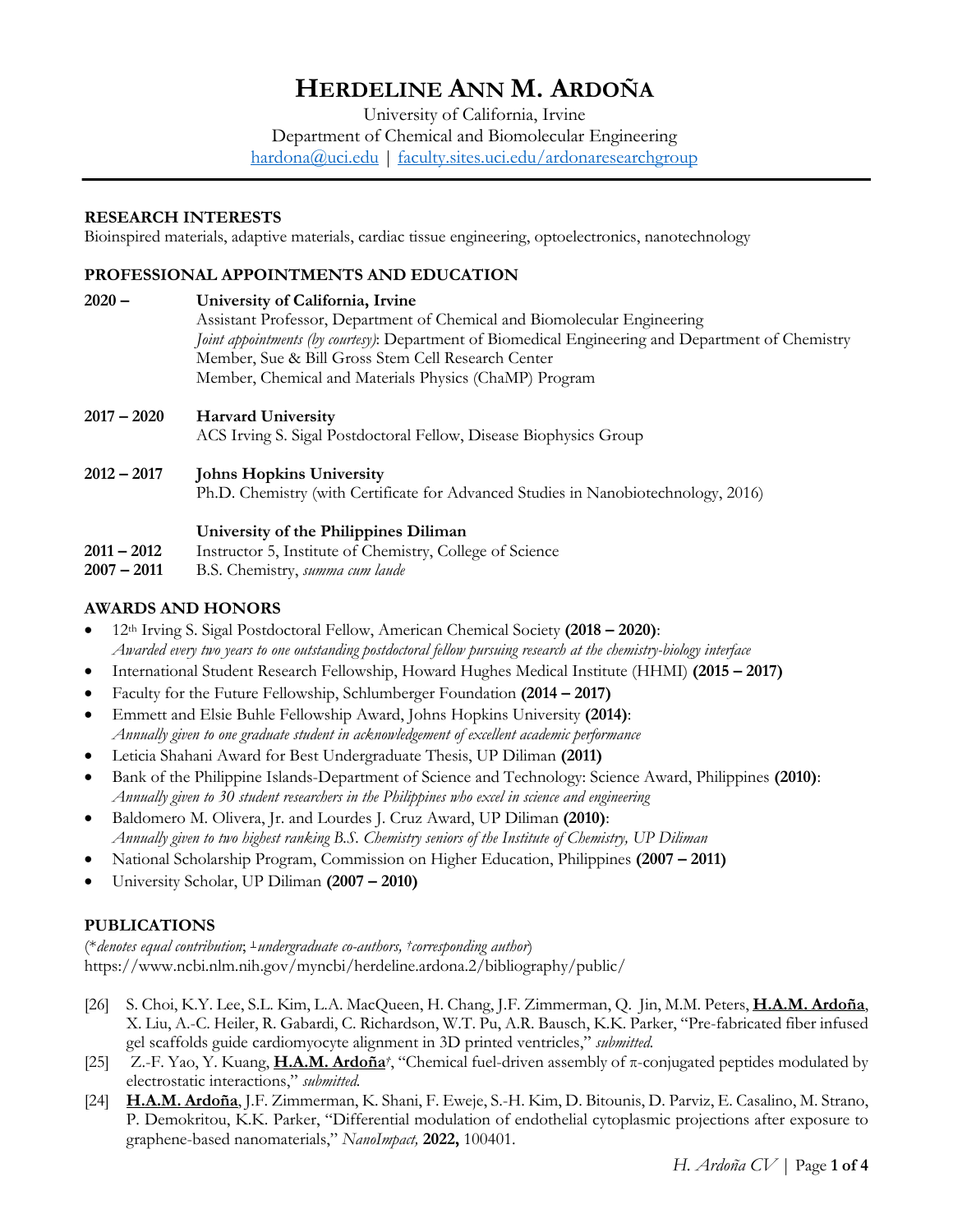- [23] H. Chang,\* Q. Liu,\* J.F. Zimmerman,\* K.Y. Lee, Q. Jin, M.M. Peters, S. Choi, S.L. Kim, **H.A.M. Ardoña**, L.A. MacQueen, C.O. Chantre, S.E. Motta, E.M. Cordoves, G.J. Touloumes, K.K. Parker, "Structure-function in helical cardiac musculature using additive textile manufacturing," **2022,** *accepted, Science*. Available in bioRxiv: doi.org/10.1101/2021.08.18.456852
- [22] K.Y. Lee,\* S.-J. Park,\* D.G. Matthews, S.L. Kim, C. A. Marquez,<sup>⊥</sup> J.F. Zimmerman, **H.A.M. Ardoña**, A.G. Kleber, G.V. Lauder, K.K. Parker, "An autonomous, humanized fish based on cardiac biophysics," *Science*, **2022**, 375, 639.
- [21] S. Lim, Y. Kuang, **H.A.M. Ardoña***†*. "Evolution of supramolecular systems towards next-generation biosensors," *Front. Chem.*, **2021**, 9, 723111.
- [20] M. Yadid, J.U. Lind, **H.A.M. Ardoña**, S.P. Sheehy, L.E. Dickinson, F. Eweje,<sup>⊥</sup> M.M.C. Bastings, B.D. Pope, B. B. O'Connor, J.R. Straubhaar, B. Budnik, A.G. Kleber and K.K. Parker, "Endothelial extracellular vesicles contain protective proteins and rescue ischemia-reperfusion-injury in a human heart-on-chip," *Sci. Transl. Med*., **2020**, 12, 565, eaax8005*.*
- [19] S. Ahn, C.O. Chantre, **H.A.M. Ardoña**, G.M. Gonzalez, P.H. Campbell, K.K. Parker, "Biomimetic and estrogenic fibers promote skin regeneration via estrogen receptor β," *Biomaterials,* **2020**, 255, 120149.
- [18] G.J. Touloumes,\* H.A.M. Ardoña,\* E.K. Casalino,<sup>⊥</sup> J.F. Zimmerman, C.O. Chantre, D. Bitounis, P. Demokritou and K.K. Parker, "Mapping 2D- and 3D-distributions of metal/metal oxide nanoparticles within cleared human ex vivo skin tissues," *NanoImpact*, **2020**, 17, 100208.
- [17] B.B. O'Connor,\* T. Grevesse,\* J.F. Zimmerman, **H.A.M. Ardoña**, J.A. Jimenez,<sup>⊥</sup> K.K. Parker, "Human microvascular endothelial cell pairs model tissue-level blood-brain barrier function," *Integr. Biol.*, **2020**, 12, 64*.*
- [16] F. Eweje,\*<sup>⊥</sup> **H.A.M. Ardoña**,\* J.F. Zimmerman, B.B. O'Connor, S. Ahn, T. Grevesse, K.N. Rivera,<sup>⊥</sup> D. Bitounis, P. Demokritou and K.K. Parker, "Quantifying the effects of engineered nanomaterials on endothelial cell architecture and vascular barrier integrity using a cell pair model," *Nanoscale*, **2019**, 11, 17878*.*
- [15] T.S. Kale,\* **H.A.M. Ardoña**,\* A. Ertel<sup>⊥</sup> and J.D. Tovar, "Torsional impacts of peptidic nanostructures imposed within confined quaterthiophene segments," *Langmuir*, **2019**, 35, 2270.
- [14] S. Ahn, **H.A.M. Ardoña**, P.H. Campbell, G.M. Gonzalez, K.K. Parker, "Alfalfa nanofibers for dermal wound healing," *ACS Appl. Mater. Interfaces*, **2019**, 11, 33535.
- [13] J.F. Zimmerman, **H.A.M. Ardoña**, G. Pyrgiotakis, J. Dong, B. Moudgil, P. Demokritou, K.K. Parker, "Scatter enhanced phase contrast microscopy for discriminating mechanisms of active nanoparticle transport in living cells," *Nano Lett.*, **2019**, 19, 793 (cover article).
- [12] S. Ahn, H.A.M. Ardoña, J.U. Lind, F. Eweje,<sup>⊥</sup> S.L. Kim, G. M. Gonzalez, Q. Liu, J.F. Zimmerman, G. Pyrgiotakis, Z. Zhang, J. Beltran, B. Moudgil, P. Capinone, P. Demokritou and K.K. Parker, "Mussel-inspired 3D fiber scaffolds for heart-on-a-chip toxicity studies of engineered nanomaterials," *Anal. Bioanal. Chem.* (invited article and front cover for *Analytical Advances in Sustainable and Safe Nanotechnology* issue), **2018**, 410, 6141.
- [11] **H.A.M. Ardoña**,\* T.S. Kale,\* A. Ertel<sup>⊥</sup> and J.D. Tovar, "Non-resonant and local field effects on the photophysics of oligo(*p*-phenylenevinylene) segments within peptidic nanostructures," *Langmuir*, **2017**, 33, 7435.
- [10] **H.A.M. Ardoña**, E.R. Draper, F. Citossi, M. Wallace, L. Serpell, D.J. Adams, and J.D. Tovar, "Kinetically controlled coassembly of multichromophoric peptide hydrogelators and the impacts on energy transport," *J. Am. Chem. Soc.* **2017**, 139, 8685.
- [9] Y. Zhou, B. Li, S. Li, **H.A.M. Ardoña**, W.L. Wilson, J.D. Tovar, C.M. Schroeder "Concentration-driven assembly and sol–gel transition of π-conjugated oligopeptides," *ACS Cent. Sci.*, **2017**, 3, 986.
- [8] B. Li, S. Li, Y. Zhou, **H.A.M. Ardoña**, L.R. Valverde, W.L. Wilson, J.D. Tovar, C.M. Schroeder, "Nonequilibrium self-assembly of π-conjugated oligopeptides in solution," *ACS Appl. Mater. Interfaces*, **2017**, 9, 3977.
- [7] W. Liyanage, **H.A.M. Ardoña**, H.-Q. Mao, and J.D. Tovar, "Cross-linking approaches to tune the mechanical properties of peptide π-electron hydrogels," *Bioconjugate Chem.* (part of the *Peptide Conjugates for Biological Applications* special issue), **2017**, 28, 751.
- [6] **H.A.M. Ardoña** and J.D. Tovar, "Peptide pi-electron conjugates: organic electronics for biology?" *Bioconjugate Chem.* (cover article), **2015**, 26, 2290.
- [5] K. Besar,\* **H.A.M. Ardoña**,\* J.D. Tovar and H.E. Katz, "Demonstration of hole transport and voltage equilibration in self-assembled pi-conjugated peptide nanostructures using field-effect transistor architectures." *ACS Nano*, **2015**, 9, 12401.
- [4] **H.A.M. Ardoña**, K. Besar, M. Togninalli,<sup>⊥</sup> H.E. Katz and J.D. Tovar, "Sequence-dependent mechanical, photophysical and electrical transport properties of pi-conjugated peptide hydrogelators." *J. Mater. Chem. C* (part of a special themed collection: *Bioelectronics* and 2015 *Journal of Materials Chemistry C Hot Papers*), **2015**, 3, 6505.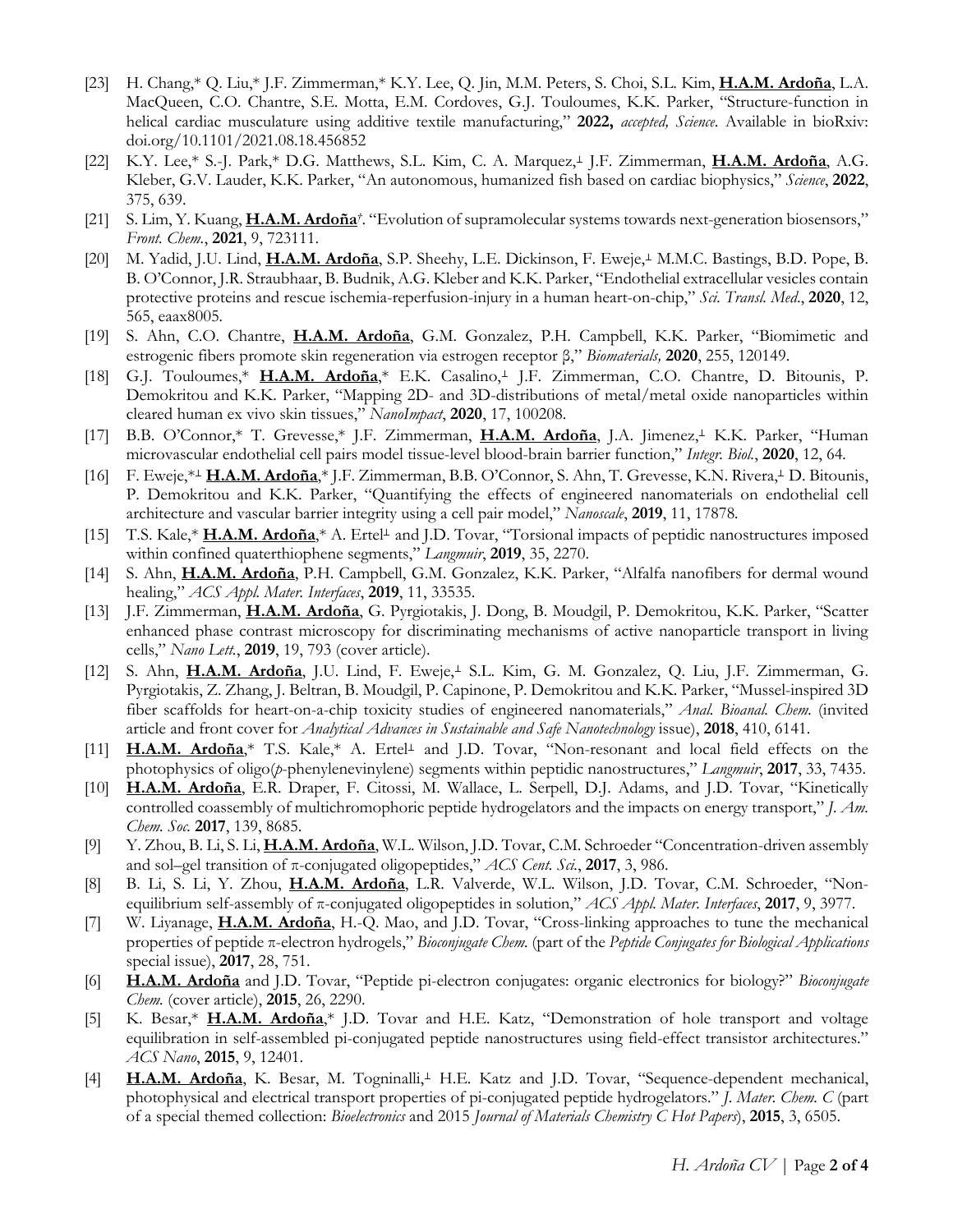- [3] **H.A.M. Ardoña** and J.D. Tovar, "Energy transfer within pi-conjugated peptide heterostructures in aqueous environments" *Chem. Sci*., **2015**, 6, 1474.
- [2] B.D. Wall, Y. Zhou, S. Mei, **H.A.M. Ardoña**, A.L. Ferguson and J.D. Tovar, "Variation of formal hydrogen bonding networks within electronically delocalized pi-conjugated oligopeptide nanostructures" *Langmuir*, **2014**, 30, 11375.
- [1] **H.A.M. Ardoña**,<sup>⊥</sup> F.U. Paredes, I.H.J. Arellano and S.D. Arco, "Electrospun PET supported-ionic liquidstabilized CdS catalyst for the photodegradation of Rhodamine B under visible light" *Mater. Lett.*, **2013**, 91, 96.

# **PATENT**

[1] J.D. Tovar, H.E. Katz, **H.A.M. Ardoña**, A.M. Sanders, K. Besar, "Energy transporting pi-conjugated peptide nanomaterials" U.S. Patent #10,316,060.

## **SUPPORT**

- 2021– 2022 Interim COVID-19 Research Recovery Program (ICRRP), UCI Office of the Provost and Executive Vice Chancellor
- 2021– 2022 MRSEC-CCAM Seed Grant Program (Ardoña, lead PI; A.F. Yee, UCI, co-PI)
- 2021– 2023 UCI Council on Research, Computing, and Libraries (CORCL) Research Award

# **PRESENTATIONS**

### **Selected Talks**

- 03/2022 Department of Chemistry, Alcorn State University, Mississippi (*virtual*)
- 01/2022 Adding Enhanced Darkfield Hyperspectral Microscopy to Raman Microscopy for Nanoparticle Research, Cytoviva and Horiba Scientific Webinar (*virtual*)
- 11/2021 MORE Programs, California State University, Los Angeles (*virtual*)
- 08/2021 SPIE Meeting Optics + Photonics, Organic Photonics + Electronics Symposium, San Diego CA (*virtual*)
- 07/2021 LAMP Seminar Series, UCI Beckman Laser Institute & Medical Clinic (*virtual*)
- 04/2021 2nd Biomedical Engineering & Instrumentation Summit (*virtual*)
- 03/2021 Community Lecture Series, Stem Cell Research Center, University of California, Irvine, CA (*virtual*)
- 02/2021 Department of Chemistry and Biochemistry, Seton Hall University, South Orange, NJ (*virtual*)
- 12/2020 Department of Chemistry, University of California, Irvine, CA (*virtual*)
- 10/2020 Heart to Heart Training Club, Edwards Lifesciences Center for Advanced Cardiovascular Technology, UC Irvine, CA (*virtual*)

### **TEACHING**

- *Instructor*, UC Irvine
	- ENGR 1A: General Chemistry for Engineers **(Winter 2022)**
	- CBE 181: Polymer Science and Engineering **(Fall 2020 and 2021)**
	- CBE 249: Soft Hybrid Biomaterials **(Winter 2021)**
- *Guest Instructor*, SEAS, Harvard University
	- BE 121: Cellular Engineering/ ES 222: Advanced Cellular Engineering **(Fall 2018 and 2019)**
- *Participant*, Teaching Institute: Theory, Practice & Navigating STEM Higher Ed, Harvard Medical School/ School of Dental Medicine and Center for Excellence in Teaching at Simmons University, Boston, MA **(August 2019)**
- *Teaching Assistant*, Department of Chemistry, Johns Hopkins University
	- 030.205: Organic Chemistry Lecture **(Fall 2013 – Spring 2014)**
	- 030.101/030.105: Introductory Chemistry Lecture/Laboratory **(Fall 2012 – Spring 2013)**
- *Instructor 5*, Institute of Chemistry, UP Diliman **(2011 – 2012)**
	- CHEM 16 and 17: General Chemistry Laboratory I and II, for Chemistry majors and non-majors
	- CHEM 31.1: Organic Chemistry Laboratory, for non-majors